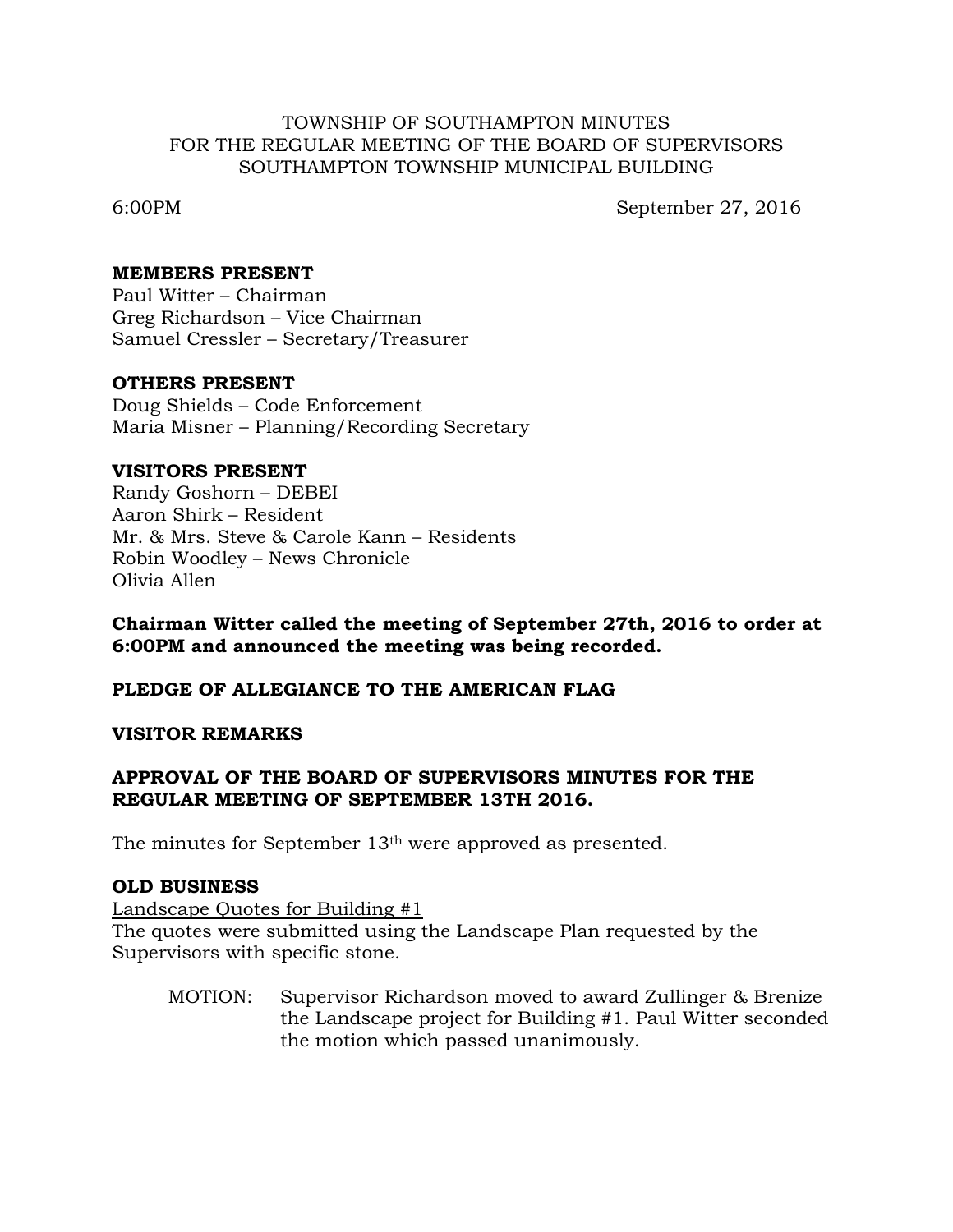### **NEW BUSINESS**

Appeal of Code Enforcement Officer Decision - 3230 Orrstown Road – Notice of operating a non-permitted business in a Residential Zone.

Doug Shields stated that he sent a letter to Mr. Ryan Kann indicating that he was in violation by putting up a sign for a commercial activity in a residential zone. Mr. Kann was at the last meeting and took down the sign. Since that time the signs have gone back up. Mr. Shields sent out another letter to the owners Mr. & Mrs. Steven & Carol Kann.

Mr. Steve Kann asked when the Zoning Ordinance passed and if people were notified.

Supervisor Cressler replied that it was a long and involved process. It was properly advertised in the papers, and they even had a booth at the Shippensburg Fair. Every attempt was made to make the public aware. It passed in 2004.

There was further discussion regarding the zoning districts and what is permitted in the different zones.

Doug shields stated that small engine repair is not a permitted use in a residential zone where the property is located. The only way to allow it is to have a zoning map change for that residence. To do that would be spot zoning and that would be illegal.

## Passing Zone Concerns on State Route 433 -

A letter was received by Mr. Brian Zullinger expressing his concerns regarding the passing zone in front of Zullinger/Brenize Landscaping Business on SR433.

MOTION: Supervisor Witter moved to authorize Sam Cressler to write a letter to PennDOT asking to re-evaluate the passing zone on SR433. Supervisor Richardson seconded the motion which passed unanimously.

## **SUBDIVISIONS**

SD2016-008 United Business Lot #7 - Land Development Plan Maria Misner stated that this plan was seen by the Planning Commission in August and was tabled due to the number of outstanding comments. It was seen again in September with all of the comments being addressed with the exception of bonding being secured and SBA approval.

Randy Goshorn explained Chambersburg Area Development Corporation (CADC) is actually purchasing the lot from CVRDC. The new user already has a business in Chambersburg and will be moving to this lot. There will be approximately 40 people on a shift.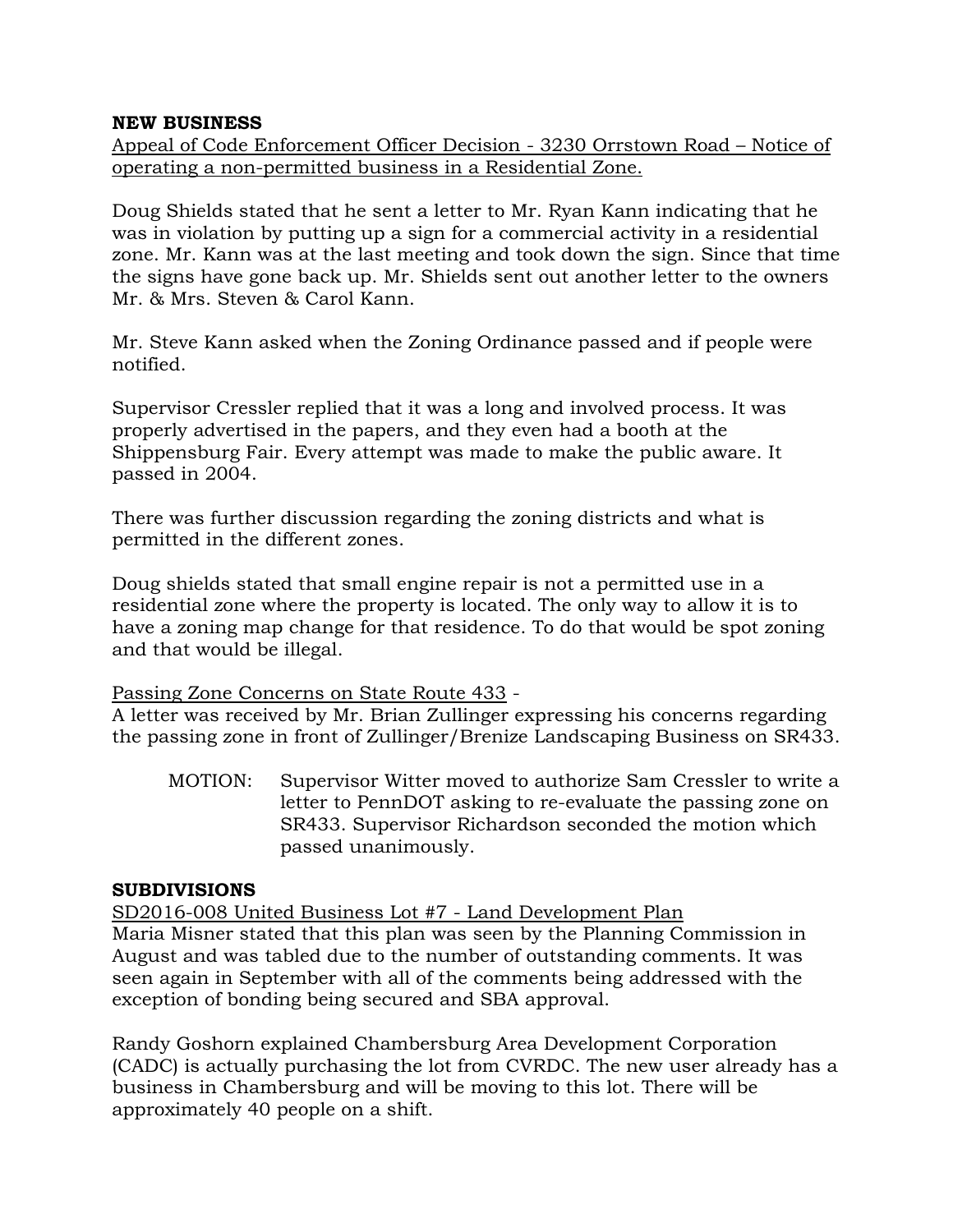Mr. Goshorn explained that SBA approval has been delayed due to the legal issues CVRDC was having with them. He feels they are a few weeks away from approval.

MOTION: Supervisor Richardson moved to conditionally approve SD2016-008 United Business Park – Lot 7, provided they get SBA approval and secure construction security in the amount approved by Martin & Martin.

## SD2016-001 Aaron & Grace Shirk

Maria Misner stated that Mr. Shirk had a plan approved two years prior, but the plan was never released. Mr. Shirk completed the stormwater portion prior to any improvements. There was an as-built performed on the stormwater earlier this spring that was approved by Martin & Martin. There is no stormwater to review currently for this facility. Mr. Shirk is now proceeding to build a warehouse for storage.

The only thing outstanding is fire chief review.

MOTION: Paul Witter moved to approve SD2016-011 Aaron & Grace Shirk provided they get Fire Chief approval. Supervisor Richardson seconded the motion which passed unanimously.

## **REPORTS OF TOWNSHIP OFFICIALS AND AGENCIES**

Advertise for Muddy Run Road – Solicitor Redding stated that she has advertised for the Public Hearing on October 11th at 6:40 and adoption for 6:45 for speed limit change on Muddy Run Road.

Zoning Amendments – Maria Misner stated that the draft Zoning Amendments to the ordinance have been given to the supervisors. SALDO and Zoning Amendments will be reviewed at the October Planning Commission meeting with Mr. Tim Cormany and then with the Supervisors at the October meeting with Mr. Cormany. A plan to advertise for adoption can be made when everyone is satisfied with the amendments.

There was discussion regarding a zoning map change on SR433. It was decided that any deliberation should be driven by the residents in the surrounding area.

# **ACTION ON PAYING BILLS**

MOTION: Supervisor Witter moved to pay the general fund in the amount of \$77,262.80. Supervisor Richardson seconded the motion which passed unanimously.